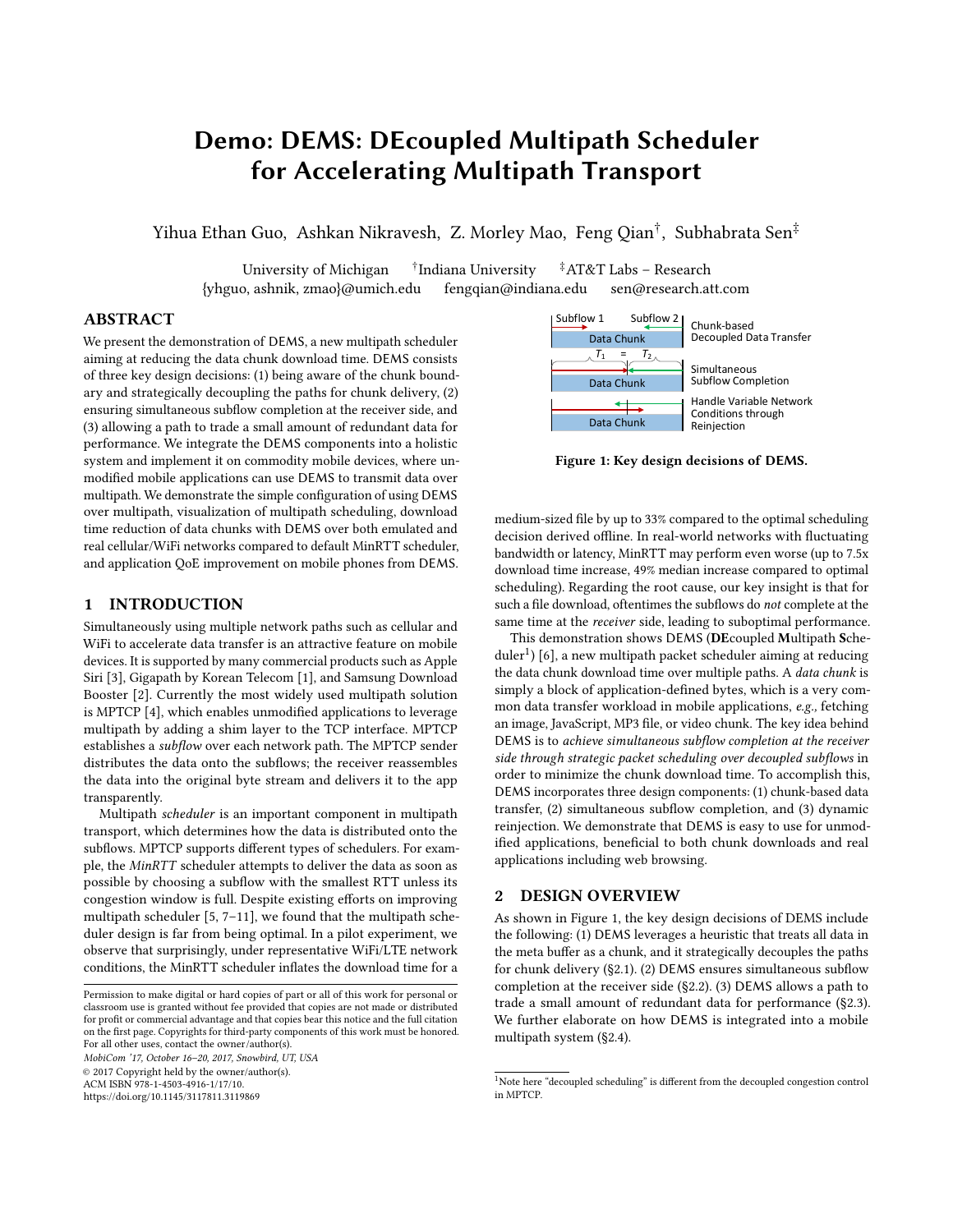## <span id="page-1-0"></span>2.1 Chunk-based Data Transfer

In DEMS, by default, data is delivered to the application on a perchunk basis. A (data) chunk consists of a block of bytes defined by the application, which can be, for example, an image, a Javascript, an audio snippet, or a video chunk. As long as a chunk can be correctly reassembled at the transport layer, bytes within the chunk can be delivered in any order. The data chunk is thus split into different parts that are distributed onto different paths for delivery. For the common scenario involving two paths, we design a "two-way" splitting approach: the two paths transfer the data in opposite directions, one from the beginning and the other from the end; when they "meet" each other, the chunk is fully downloaded. This approach is intuitive and parameterless. Furthermore, it helps improve the multipath performance by decoupling the two subflows. Each subflow freely and independently transfers the data until the very end when subflows meet and merge.

## <span id="page-1-1"></span>2.2 Simultaneous Subflow Completion

Having all subflows complete at the same time at the receiver side is a necessary condition for achieving the optimal performance. The reason can be easily shown through *proof by contradiction*: suppose in an optimal scheme, Subflow A finishes earlier than Subflow B; in that case Subflow B can further "offload" some bytes to Subflow A, leading to an even shorter download time. To achieve simultaneous subflow completion, the high-level idea is to introduce a timing offset at the sender to compensate the heterogeneous delay across both subflows. DEMS uses bandwidth and delay prediction to calculate the timing offset and dynamically decides the network path to transmit each packet.

#### <span id="page-1-2"></span>2.3 Handling Variable Network Conditions

DEMS tolerates unbalanced completion of subflows under variable network condition by performing reinjection: instead of having a full stop when all bytes of a chunk are transmitted, a subflow may further "overshoot" its portion by sending a small number of bytes that are beyond the meeting point of the two subflows. These bytes are redundant because they have already been transmitted over the other subflow. The purpose of reinjection is to trade redundant data for better performance: under uncertain network conditions, if the reinjected (redundant) data arrives earlier than its original copy, the overall download time is reduced. In DEMS, reinjection only occurs near subflows' meeting point. We develop a method that adaptively determines the amount of the redundant data to strike a sweet spot between the performance and the additional data transmission due to reinjection.

## <span id="page-1-3"></span>2.4 System Design

We now elaborate on how to integrate the DEMS algorithm into a real system. Figure [2](#page-1-4) plots the system diagram. At the sender side (right), the chunk data coming from the application is stored in the meta buffer, and is then split, scheduled, and transmitted by the packet scheduler. Working with the packet scheduler, the reinjection manager keeps track of packets' transmission states and makes decisions on adaptive reinjection. We also design a module for measuring and predicting network conditions (One-way delay difference between two subflows, i.e. ∆OW D, and bandwidth).

<span id="page-1-4"></span>

Figure 2: System diagram of DEMS.

The application can also optionally specify the chunk size through an API. The receiver side logic is much simpler. It passively receives/acknowledges the data, reassembles it in the receiver-side meta buffer, and delivers the in-order data to the application. Note that data over the (decoupled) subflows are acknowledged separately using the per-subflow ACK numbers. Meanwhile, similar to MPTCP, at the receiver meta buffer, the global sequence number carried by each packet is used to mark which portion within the chunk has been received. While Figure [2](#page-1-4) illustrates one-way data transfer, our system supports full-duplex data transmission.

# 3 DEMONSTRATION

The demonstration consists of two Android phones and two Linux laptops. We use both the Android phones and Linux laptops to demonstrate the capability of running DEMS scheduler over multipath. The phones require access to both the cellular network (3G or 4G/LTE) and WiFi network. Both laptops require access to a WiFi network and power. One of the laptop serves as a multipath proxy for mobile devices and visualizes the multipath scheduling of both MinRTT and DEMS. We need one table to setup all equipments with an estimated time of 1 hour. We use these devices to demonstrate the following:

Simple configuration of using DEMS. We show how DEMS can be easily used by unmodified applications on commodity mobile devices. We leverage a customized multipath TCP proxy infrastructure. Between the proxy and the mobile device, multipath is realized as multiple conventional TCP connections each corresponding to a subflow established over a network path. For download traffic, the proxy makes the corresponding multipath scheduling decision for each data packet. A policy file on the mobile device configures the scheduler to be used for each application. We demonstrate that by using this proxy infrastructure and easily modifying the configuration file, DEMS can be enabled over multipath for unmodified mobile applications.

Visualization of multipath scheduling. This shows how different schedulers including MinRTT and DEMS makes scheduling decision for each packet over time, to better understand the design of multipath schedulers. We show that oftentimes the subflows in MinRTT do not complete at the same time at the receiver side, achieving sub-optimal download time. Instead, DEMS minimizes the data transfer time by achieving simultaneous subflow completion.

Improvement of data chunk download. This shows the performance improvement of DEMS on downloading data chunks over